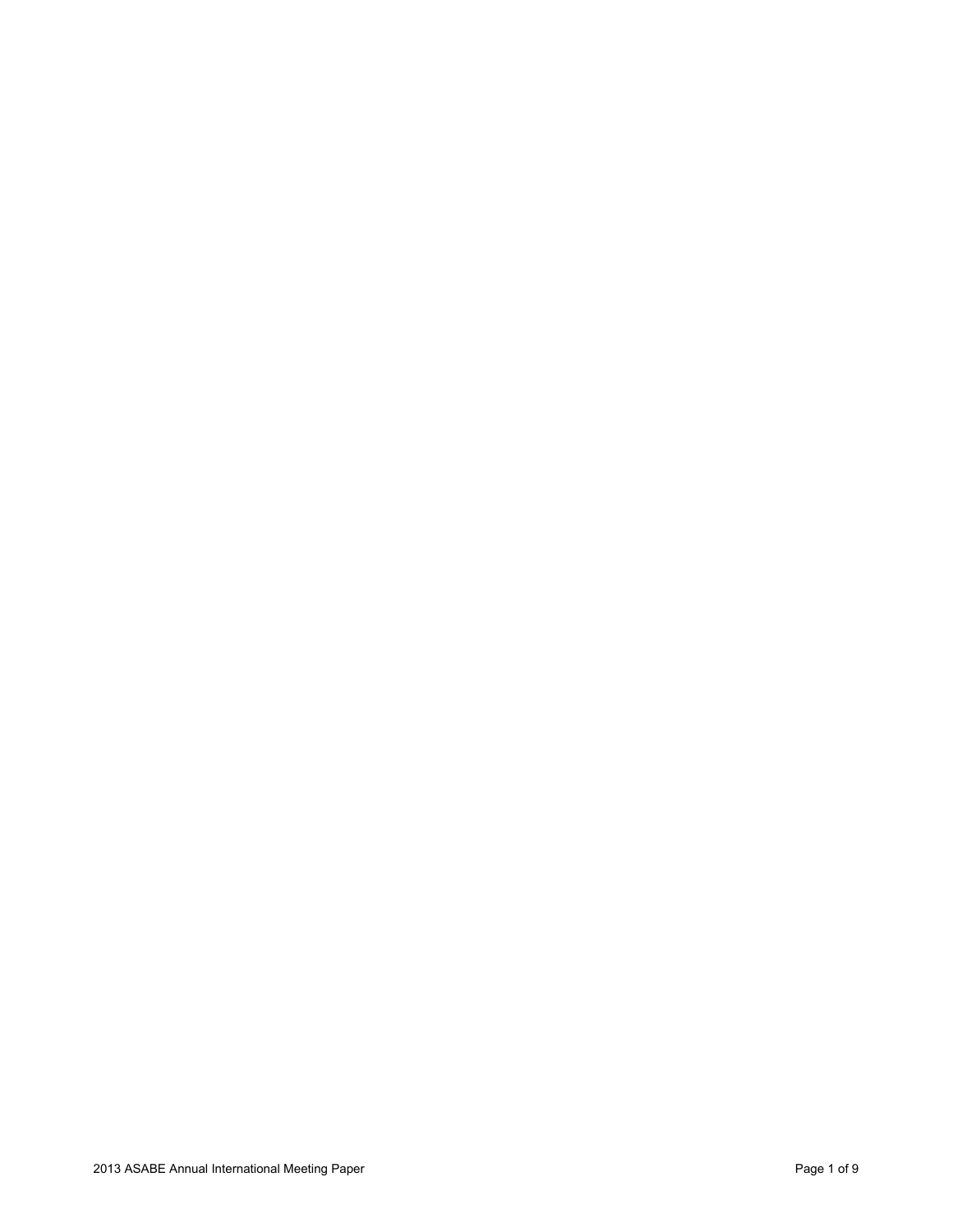## **Introduction**

Pork production is an important component of American agriculture, with the majority of swine production occurring in the Midwestern United States (Hatfield et al., 1998). Two of the primary environmental issues facing the swine industry are disposal of the manure and mitigation of the odors associated with both the swine production buildings and manure storages structures. As swine production systems have become larger and more specialized, these concerns have only intensified, requiring these operations to place greater emphasis on their environmental stewardship. Traditionally, swine manure has been returned to the land as a fertilizer to support crop growth (Hatfield et al., 1998). In most instances, this practice continues to this day; however, due to the prevalence of corn and soybean production, land application windows are often limited to either the spring prior to planting or after harvest in the fall. Thus, long-term storage (6-12 months) of manure is typically required on swine farms.

In Iowa, swine finishing operations typically utilize deep-pits to store the manure between land application events. These deep-pits are located within the swine production building, beneath a slatted floor on which the pigs are raised. This allows the manure to fall through to the storage pit below where it is stored until field conditions are appropriate for manure application. Storing the manure within the building limits the opportunity for rainwater dilution of the manure, minimizing manure volumes and maintaining the fertilizer value. However, the practice of storing manure within the animal housing facility has been recognized to cause several management issues, most notably maintaining adequate air quality (particularly in terms of ammonia and hydrogen sulfide concentrations) within the production facility (Zhao et al., 2005; Hatfield et al., 1998). In 2009 and 2010 swine producers began to report a new problem; foam accumulating on top of the manure pits (Moody et al., 2009; Pepple et al., 2012; Robert et al., 2011). This foam is a viscous, brown-colored layer with gas bubbles dispersed in a solids-rich liquid (Robert et al., 2011). Examples of what this foam looks like are shown in figure 1; photo a shows foam that was generated during an anaerobic incubation of swine manure in a lab setting and photo b shows foam that has accumulated on the surface of the deep-pit manure storage on a swine finishing building in Central Iowa.







**Figure 1. Manure foam accumulation on the surface of swine manure samples during (a) an anaerobic incubation of swine manure in the lab and (b) in the pumpout of a deep-pit manure storage at at swine finishing facility.** 

This foam represents a serious issue for pork producers as it causes the pit to fill more quickly by reducing the usable storage capacity. This can cause management problems as there may no longer be sufficient capacity to make it from one manure application window to the next, forcing the producer to apply during inopportune times or to locate alternative manure storage structures. Of even greater concern is the safety threat the foam can create. The foam bubbles are filled with biogas, which is a combination of methane, carbon dioxide, and other trace gases (hydrogen sulfide, ammonia, etc.) that result from the anaerobic fermentation of the stored manure. The foam traps and stores these potentially flammable gases (Moody et al., 2009). Activities that disrupt and break the foam, such as manure agitation or barn washing, are especially concerning as they release the trapped methane allowing it to be diluted with air to potentially explosive concentrations (Robert et al., 2011).

Numerous hypotheses have been made about what is causing swine manure to foam, including the presence of a new microbial species or changes to bacteria community structure, the increased prevalence of surface active agents, and the stabilization of the foam by hydrophobic solids (Moody et al., 2009). However, in all cases a source of the bubbles needs to be present. In manure pits these bubbles are generated from the anaerobic fermentation of the manure (methanogenesis). Thus understanding the rate at which methane is being generated by the manure could be related to factors such as how quickly the foam appears and grows,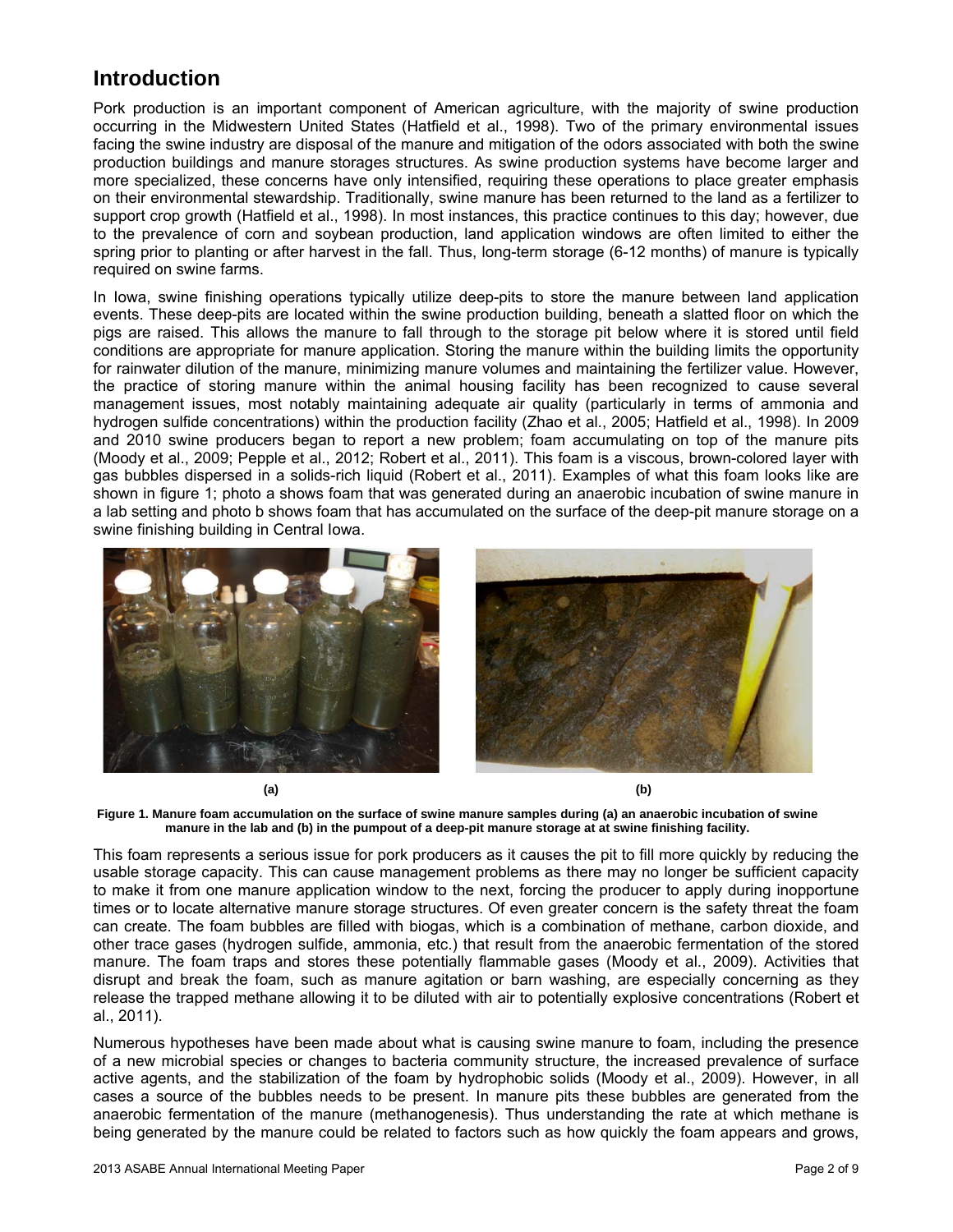how much foam is present on the manure storage, or even if foam is present at all. Since methane production is an important component in the generation of manure foams, a simple and quick lab-scale assay is needed to evaluate methane production rates from swine manure. To this end, personal at the Agricultural Waste Management Lab at Iowa State University developed a test to evaluate to the methane and biogas production rate of the manure. The objective of this work is to describe the methane production rate assay utilized, provide a basic summary of how the test was implemented, why this methodology was chosen, and validation of the results generated. An experiment was conducted to evaluate the impact that agitation (shaken versus nonshaken) and temperature (5, 15, 25, and 35°C) had on the measured methane production rate of swine manure obtained from three swine finishing facilities in North Central Iowa. These variables were chosen to determine if increased methane production would result from agitation of solids. We also wanted to evaluate how gas production rates would be expected to change with temperature as manure within the storage pit warms and cools during different seasons.

## **Materials and Methods**

### **Description of the Methane and Biogas Production Rate Assay**

Several different tests have been proposed for evaluating anaerobic digestion systems. The most well know of these is the biochemical methane potential (BMP) assay (Speece, 1996; Moody et al., 2011; Sell et al., 2011). This assay is designed to be a first-cut evaluation of the amount of organic material in a wastewater that could be converted to methane. In this test a small aliquot of the wastewater is inoculated with anaerobic biomass and incubated until gas production ceases (Moody et al., 2011). Although this test is useful for evaluating the treatability of a waste stream, it does little to indicate the rate at which methane or biogas is being produced in existing manure storages, which in the case of pit foaming would be of greater interest. Methane generation rates are often measured using barn-scale methodologies where the amount of methane emitted from the barn's ventilation system is continuously monitored or with the use of flux chambers that are periodically placed on the manure surface (Wang et al., 2010). In both cases the emission of methane from the manure can be estimated; however, these procedures are labor intensive and require substantial investment in time and equipment to conduct.

Thus, our goal was to develop a simple, lab-scale assay based on a BMP that could be utilized to quickly assess the rate at which the manure was producing methane. The procedure utilized at the Iowa State University Agricultural Waste Management Lab (AWML) is as follows. The sample of manure is agitated to achieve homogeneity. Approximately 100 g of the liquid swine manure is then poured into a clear, 250 mL graduated serum bottle (Wheaton Science Products No.:223950). The exact volume of these serum bottles should be recorded using a water displacement method; based on measurements in the AWML this volume is approximately 283.33 mL for these bottles. The exact mass of the mass of manure added to the bottle is recorded (difference in mass between the empty bottle and the mass of the manure and the bottle, graduated marks on the bottle side are used to estimate 100 mL while adding the manure). A sleeve stopper septa (Sigma-Aldrich Z564729) is then placed on top of the bottle to seal it from the atmosphere and the time the bottle is sealed recorded. The bottle is placed on a laboratory counter and incubated for three days. Biogas production was measured by inserting a needle of a glass, gas-tight syringe (Micro-Mate interchangeable hypodermic Syringe 50cc Lock Tip, Popper & Sons, Inc. New Hyde Park, New York) into the sleeve septum. Pressure in the bottle displaced the wetted barrel of the syringe. The volume of biogass extracted was read from graduated markings on the syringe body. The volume and time at which the sample was collected is then recorded and the biogas injected into an infrared gas analyzer (NDIR-CH4 Gasanalyzer University Kiel, Germany) to obtain the methane content.

The biogas and methane production rates are then calculated using equations 1 and 2. The biogas production rate (BPR) in liters of gas generated per liter of manure per day is the amount of biogas produced, equal to the volume of gas measured, corrected to standard ambient temperature and pressure (25°C, 0.986 atm), from the syringe displacement method divided by the volume of manure used in the assay and the time period of the incubation. The methane production rate is calculated similarly, but in this case the total mass of methane produced is corrected by adding the amount of biogas measured to the volume of the headspace in the bottle. This correction is required as all of the methane produced during the incubation isn't extracted, i.e., some remains in the head space of the bottle. This value is multiplied by the methane content of the biogas and then divided by the volume of manure used and the time period of the incubation.

$$
BPR(\frac{L}{L-\text{day}}) = \frac{Biogas(mL) \times \rho_{\text{manure}}\left(\frac{g}{mL}\right)}{M_{\text{manure}}(g) \times time(\text{min})} \times \frac{1440 \text{min}}{\text{day}}
$$
(1)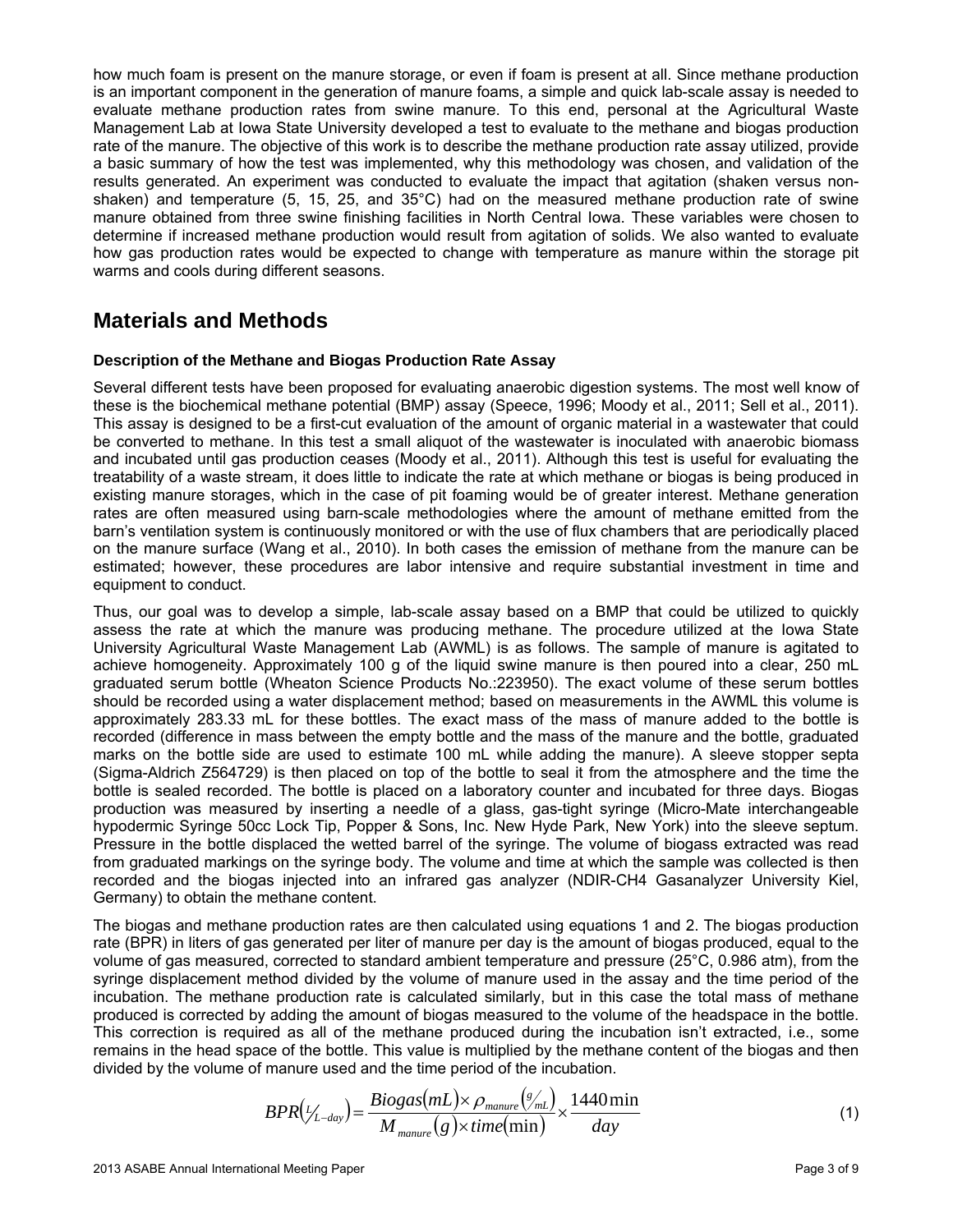$$
MPR\left(\text{L CH}_{4}\right) = \frac{\% Methane\left(Biogas(mL) + V_{headspace}\left(mL\right)\right) \times \rho_{manure}\left(\frac{g}{mL}\right)}{100M_{manure}\left(g\right) \times time(min)} \times \frac{1440\,\text{min}}{day} \tag{2}
$$

This test differs from the BMP in several key ways: first, in this test the wastewater is not inoculated with anaerobic bacteria. The decision not to inoculate was based on wanting to evaluate the inherent ability of the manure to generate methane, that is, we were interested in the rate at which the endogenous bacteria could break down the organic matter in the sample to produce methane. Second, the test is a short-term incubation. The BMP incubation generally lasts about 30-45 days as it is a test of the ultimate amount of methane the sample could produce. In the case of manure foaming we aren't necessarily interested in the potential of the manure to generate methane, but rather the rate at which methane is being produced. Within the storage pit manure is continuously being added by animal excretion, this increases the amount of potential substrate for the microbes to consume. Based on the methodology utilized in this assay the addition of manure is not possible, so a short-term incubation was required to alleviate the possibility of the microbes becoming substrate limited. Finally, we generally conduct this assay at room temperature (~24°C) as opposed to the 35°C temperature used in a BMP. This temperature was selected for ease in performing the assay and because it was expected to be more representative of temperature expected of deep-pit manure storages.

#### **Validating the Test**

The first objective with this test was to validate that a three day incubation length was appropriate. This was tested by performing a series of six-day incubations where the methane production rate over the first three days were compared to the methane production rate over days four through six (methane production rates on days four through six were corrected to account for methane present in the headspace at the start of this period). Methane production rates over the first three days were plotted against methane production rates over days four through six (shown as figure 2). The generated line was then compared to the one-to-one line. The statistical analysis of the data indicated that the methane production rates over the first three days was significantly correlated to the next three days ( $p < 0.0001$ ), that the slope of the best-fit line wasn't significantly different than one (95% confidence interval of 0.812 to 1.06) and that the intercept wasn't significantly different than zero (95% confidence interval of -0.028 to 0.012). Analysis of the residuals indicated that the distribution of residuals was approximately normal. We interpret this to mean that the methane production rate of the manure sample over a six day incubation period is approximately constant and thus the value should prove a characteristic of the manure based on its microbial population and the availability of carbon substrates in the sample.



**Figure 2. Comparison of methane production rates of manure samples from 62 swine finishing operations on days 3-6 and days 1-3. The thicker black line represents a one-to-one line, the thinner black line the best fit line. The best fit line was not statistically different than the one-to-one line.** 

Although this test provides confidence in the in the incubation period used in the assay, it doesn't test the reasonableness of the calculated methane production rates. As addressed in the introduction, barn-scale monitoring of air emissions has been used to estimate methane emission factors from swine finishing facilities. If the measured methane production rate is doing an appropriate job of estimating the inherent methane production rate of the manure, it should produce methane emission factors similar to those reported in literature utilizing farm-scale monitoring studies. However, the data is reported in very different units, so some assumptions are required to make this comparison. Specifically, the methane production rate units utilized in the assay described here are L CH4/L manure per day, while those used in barn-scale monitoring studies are g  $CH_4$  per head per day. To modify from L CH<sub>4</sub>/L manure per day to g CH<sub>4</sub> per head per day requires numerous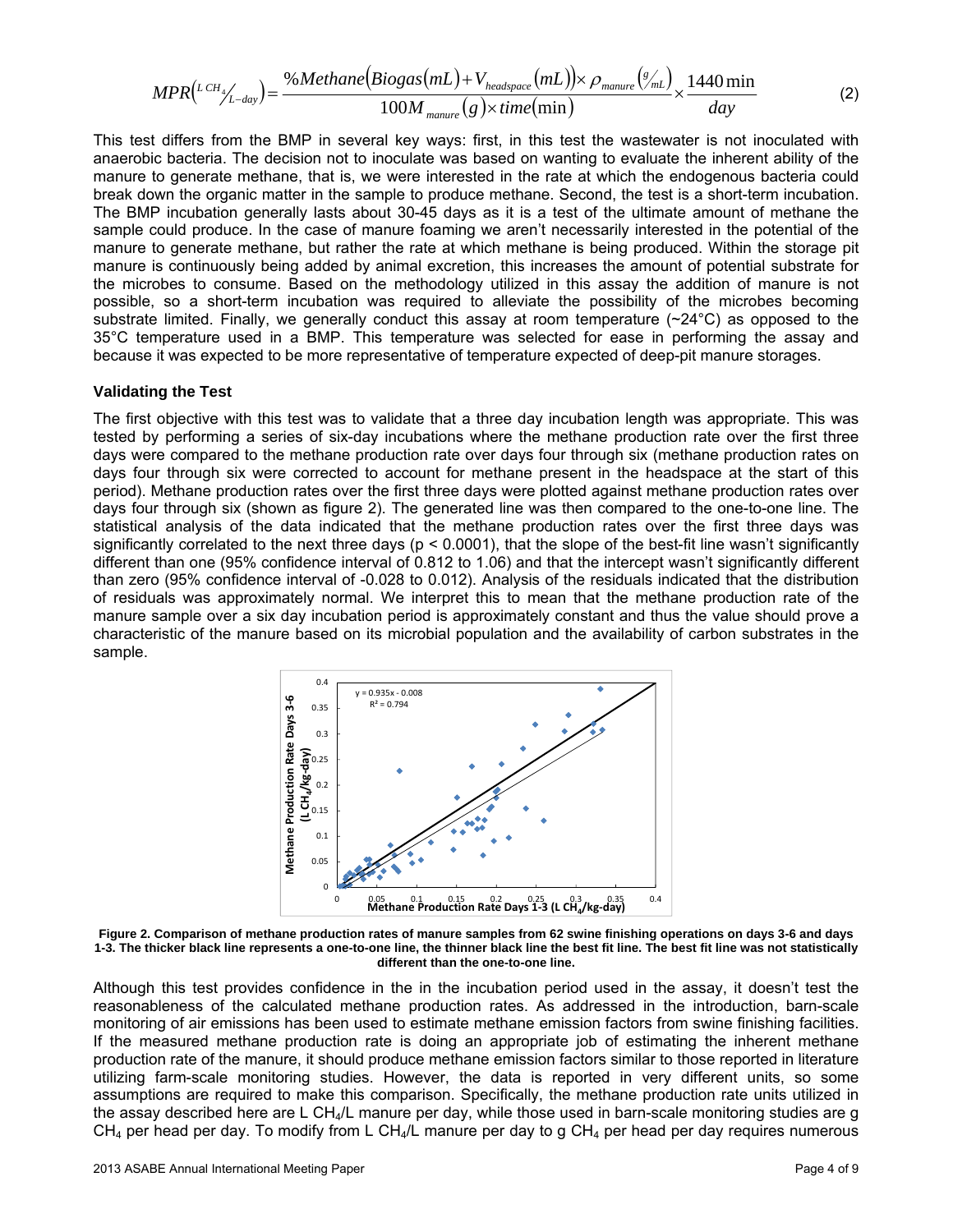assumptions. Namely assume a standard 1000 head swine finishing building with dimensions of 70 m (~225 feet) long by 13 m (~40 feet) wide, that 2.5 turns of pigs are grown per year, and that the pigs excrete manure at a rate of 4.67 L/head-day as suggested in the ASABE manure production standard. Each pig space in this barn is approximately 0.9  $m^2$  of floor area. If the barns are continuously stocked then this pig space would receive approximately 1700 liters of manure per year, or about 1.9 m (6.2 feet). Assuming the pit is emptied to approximately 0.305 m (1 foot) it would fill to 2.2 m (7.2 feet) by the end of the year (1 pump-out per year) and have an average depth of 1.25 m (4.1 feet). This leads us to an average manure volume of 1,125 L representing each pig space. Utilizing these approximations, the methane production rate data would suggest an emission rate of 18  $\pm$  8 kg/finished animal, which compares favorably with the 14 kg per finished animal monitored by Pepple (2011) on a swine farm under management by the same integrator as the manures used in this study.

#### **Experimental Design to Test Temperatue and Agitation**

In this experiment the objective was to evaluate the impact agitation (shaken versus non-shaken) and temperature (5, 15, 25, and 35°C) had on the measured methane production rate of swine manure obtained from three swine finishing facilities in North Central Iowa. These variables were chosen to determine if increased methane production would result from agitation of solids. The experiment also evaluated how gas production rates would be expected to change with temperature as the manure within the storage pit warms and cools during different seasons (we have measured a low of 9°C in late winter and a high of 22°C in late summer/early fall).

The manure was obtained from three deep-pit swine finishing facilities in North Central Iowa. At the time of sampling, foam was present on the surface of two of the barns' manure pits, but not on the third. A vacuum pump was used to collect approximately 20-L of manure at each location. The manure sample was collected from the midpoint of the liquid manure depth. These farms were selected from a random population and are assumed to be representative of typical swine operations in the Midwestern United States. Total and volatile solids information on each manure sample was determined. Each sample was then split into 24 subsamples which received differing temperature and agitation treatments that were applied in a full factorial design with three replicates of each treatment (figure 3). The manure samples were incubated at 4, 15, 25, and 35°C for three days. At each temperature treatment, half of the samples were placed on a bench and not agitated, and the other half were placed on an orbital shaker set at 180 rpm. Biogas and methane production rates were assayed as described above. In the statistical analysis, temperature and mixing were considered fixed effects and manure source a random factor. The methane and biogas production rate response to temperature was then evaluated by fitting the data to the Arrhenius equation to have a model to describe temperature response.



**Figure 3. Schematic of the experimental design of how manure was portioned among treatments from each farm.** 

#### **Statistical Analysis**

Statistical analysis was performed in JMP Pro 10 as a full factorial analysis where manure source (farm) was considered a random variable, temperature a fixed factor, mixing a fixed factor, and the interaction of temperature and mixing a fixed factor. Interactions with the random variable (manure source) were pooled into the residual error term. A means separation procedure (Fisher's protected least significant difference test) was used to evaluate the significance of temperature, mixing, and the interaction of temperature and mixing on the methane and biogas production rate. The Arrhenius equation was fit to the measured data using a least squares procedure to evaluate how the biogas and methane production rates responded to temperature.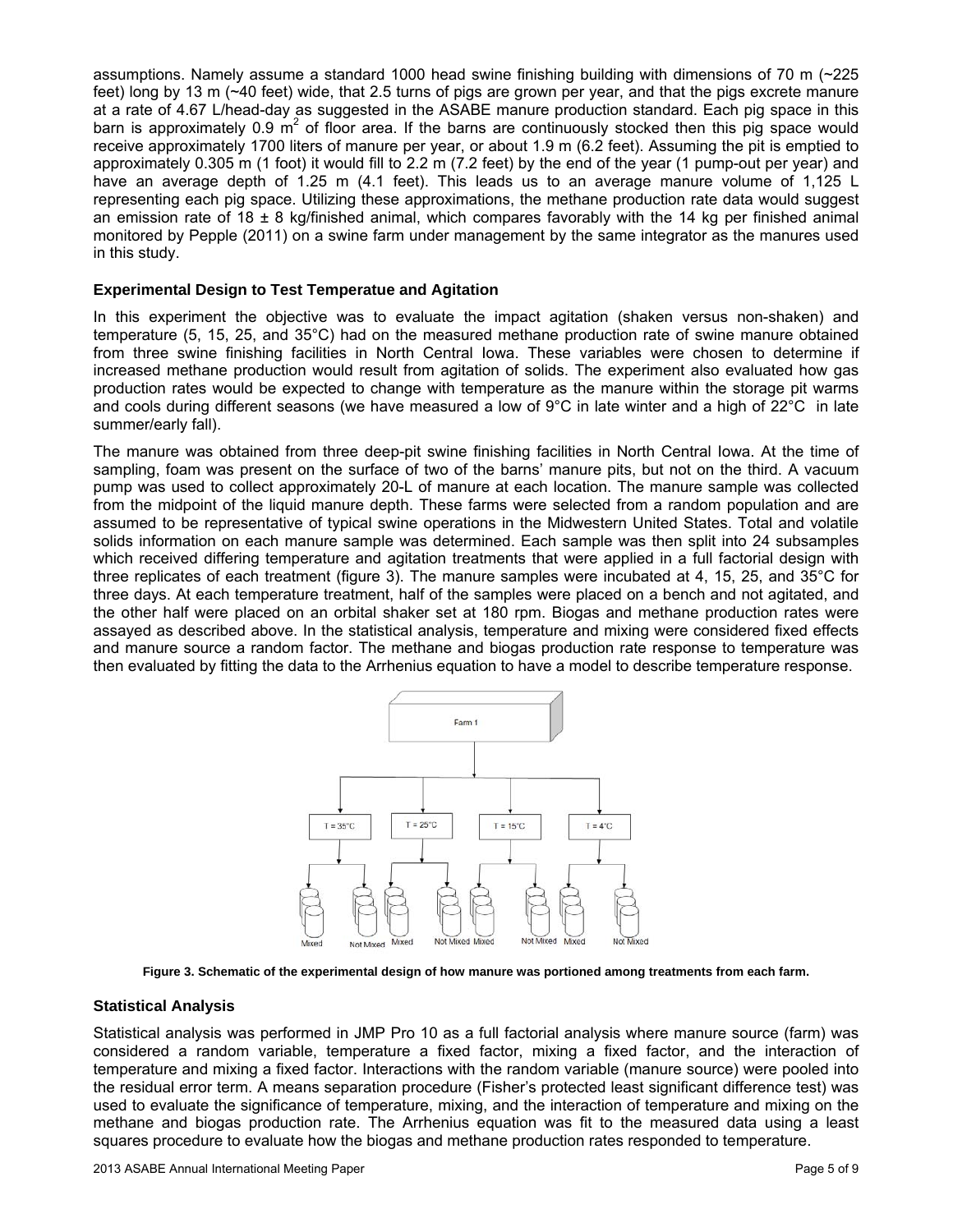# **Results and Discussion**

Characteristics of the manures and the biogas and methane production rates they had at 25°C are provided in table 1. These include the total solids content, the volatile solids content, the volatility of the solids (percent of solids that are volatile), the methane production rate (MPR), biogas production rate (BPR), and the methane content of the biogas (%). Of these manure samples, farm 1 came from a facility that had no foam on the manure pit when the sample was collected, whereas both farm 2 and 3 had foam present at the time of sample collection. Overall, the manure solids contents were typical of those found in deep-pit swine finishing facilities in Iowa.

**Table 1. Characteristics of the manure samples used in the study of impact of temperature and agitation on methane and biogas production rates.** 

| Manure<br>Source | Total Solids<br>(%) |        | Volatile Solids<br>(%) |        | Volatility<br>(%) |       | <b>MPR</b><br>(L CH4/L-day) |        | <b>BPR</b><br>$(L/L-dav)$ |        | Methane<br>(%) |       |
|------------------|---------------------|--------|------------------------|--------|-------------------|-------|-----------------------------|--------|---------------------------|--------|----------------|-------|
| Farm 1           | 5.71                | (0.02) | 3.93                   | (0.04) | 68.8              | (0.5) | 0.13                        | (0.01) | 0.21                      | (0.01) | 61.1           | (5.1) |
| Farm 2           | 10.0                | (0.20) | 7.92                   | (0.16) | 79.1              | (0.4) | 0.12                        | (0.01) | 0.21                      | (0.01) | 60.4           | (7.5) |
| Farm 3           | 8.32                | (0.06) | 5.73                   | (0.06) | 68.9              | (0.3) | 0.21                        | (0.01) | 0.36                      | (0.02) | 59.1           | (3.9) |

The analysis of variance table evaluating the impact of temperature, agitation, and their interaction is shown as tables 2 and 3. As can be seen from the table the interaction between temperature and mixing wasn't significant for either methane ( $p = 0.0940$ ) or biogas ( $p = 0.3809$ ) production nor was the impact of mixing ( $p =$ 0.7678 and p = 0.3304 for methane and biogas respectively); however, the impact of temperature was very significant (p < 0.0001 in both cases). In addition to the changes in methane production rates it is also valuable to note that the amount of foam that formed on the manures during the incubation varied with temperature and shaking condition. None of the shaken manures developed a foam layer, presumably due to bubble rupture from the agitation. Results for the non-agitated samples were more interesting. None of the samples incubated at 4°C developed foams, only manure from farm three developed foam at the 15°C incubation temperature, manure from both farm two and three developed foams at the 25°C incubation temperature, and all three manures developed foams when incubated at the 35°C incubation.

**Table 2. Analysis of variance table for the impact of temperature and agitation on methane production rates.** 

| Source             | DF | SS      | <b>MS</b> | <b>F</b> Ratio | Prob > F |
|--------------------|----|---------|-----------|----------------|----------|
| Manure Source      |    | 0.06494 | 0.03247   | ---            |          |
| Temperature        | 3  | 0.65984 | 0.21995   | 315.6          | < 0.0001 |
| Mixing             | 1  | 0.00006 | 0.00006   | 0.088          | 0.7678   |
| Temperature*Mixing | 3  | 0.00465 | 0.00155   | 2.226          | 0.0940   |
| Error              | 62 | 0.04320 | 0.00070   |                |          |

| Source             | DF | SS      | МS      | <b>F</b> Ratio | Prob > F |
|--------------------|----|---------|---------|----------------|----------|
| Manure Source      | 2  | 0.16499 | 0.08250 |                |          |
| Temperature        | 3  | 0.83993 | 0.27998 | 235.5          | < .0001  |
| Mixing             |    | 0.00114 | .00114  | 0.962          | 0.3304   |
| Temperature*Mixing | 3  | 0.00371 | .00124  | 1.041          | 0.3809   |
| Error              | 62 | 0.07365 | .00119  |                |          |

These results did not indicate a positive feedback from agitation of the solids or an inhibition of methane or biogas release from the manures that developed foam. These results indicate that shaking should not be needed as part of the methane and biogas production assay as it did not impact the results. Moreover, not shaking the samples allowed foam to develop on top of some of the samples which could be advantageous for studying foam structure, characterizing the foam, and evaluating what is causing foam formation. The results also indicate that temperature can have a significant impact on the rate of methane and biogas production. A means separation procedure indicated that all temperature levels were significantly different ( $\alpha$  = 0.05) from one another. To better understand and evaluate these results the linearized Arrhenius equation was fit to the methane production rate as a function of temperature. The Arrhenius equation is a simple formula designed to describe the temperature dependence a rate constant and is shown as equation 3. In this equation *k* is the rate constant, *T* is the temperature in Celsius, and *A* and *B* are fitting parameters.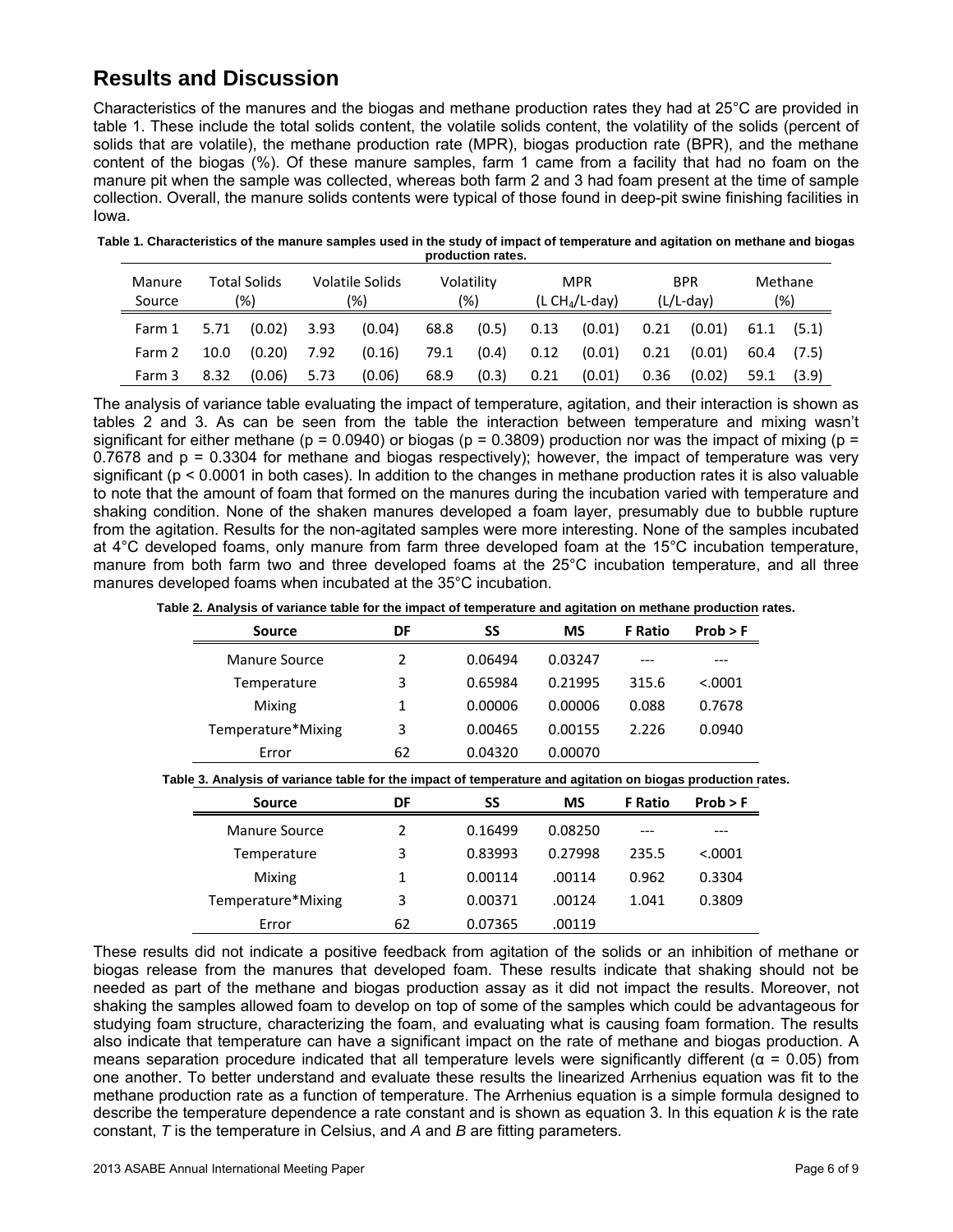$$
k\left(\substack{L \text{CH}_4\\-d\text{ay}}\right) = A \exp\left(\frac{-B}{T + 273}\right) \tag{3}
$$



**Figure 4. Average methane production rate (a) and the average methane production rate as percent of the rate at 35°C (b) as a function of temperature with the fitted Arrhenius equation.** 

The data was plotted in two ways. The first, shown in figure 4 a, was to fit the measured methane production rate against temperature for each of the manures. This showed that the manure from farm three, which produced the most foam during this incubation, had the greatest temperature response. The other two manures (farm 1 and farm 2) responded similarly to temperature. The second method was to rescale the methane production rate to percent of methane production rate at 35°C (figure 4 b). This rescaling resulted in all three manures exhibiting a similar pattern of response to temperature. In general, the data was well fit by the Arrhenius equation, indicating it is an appropriate choice for modeling the response of methane production to temperature.

A common rule of thumb is that microbial activity will approximately double with every 10°C increase in temperature. Our data would suggest this approximation is reasonably valid as the methane production rate on average increased by 2.3 times from 4°C to 15°C and 2.8 times from 15°C to 25°C, but only by 1.8 times from 25°C to 35°C. Most importantly this data fit illustrates that the manure pit temperature can greatly impact the actual rate of methane production as compared to what is projected by this assay. To illustrate this point we'll refer back to the methane production rates estimated earlier, i.e., 18  $\pm$  8 kg CH<sub>4</sub>/head finished. Assume the manure temperature in the pit is on average approximately 15°C, then the actual rate of methane production estimated would have been 10  $\pm$  5 kg CH<sub>4</sub>/head finished which is more in line with actual reported methane production rates. Moreover, Pepple (2011) also reported less methane production during the colder winter/spring turn than the summer/fall turn, which is supported by the work illustrated here. Thus, using this assay to estimate methane emissions from barns would require corrections for both manure temperature and manure volume present in the barn throughout the year.

The methane content of the biogas was also calculated and is shown (figure 5). The results indicated that as temperature increased so did the methane content of the produced biogas. For most temperatures, 15-35°C, the calculated methane content was in the range that would typically be expected 40-70%. At the 4°C temperature the calculated methane content was much lower, however; this may have been due to the low amount of both biogas generated as evidenced by the low methane production rate. In evaluating this assay it should be recognized that the partial pressure of  $CO<sub>2</sub>$  in the headspace is controlled by the pH of the manure and total carbonate concentrations in the manure as described by Henry's Law and the chemistry to the bicarbonate system, thus CO<sub>2</sub> release is impacted by both thermodynamic and biological means in this assay whereas methane production would be entirely due to biological production.